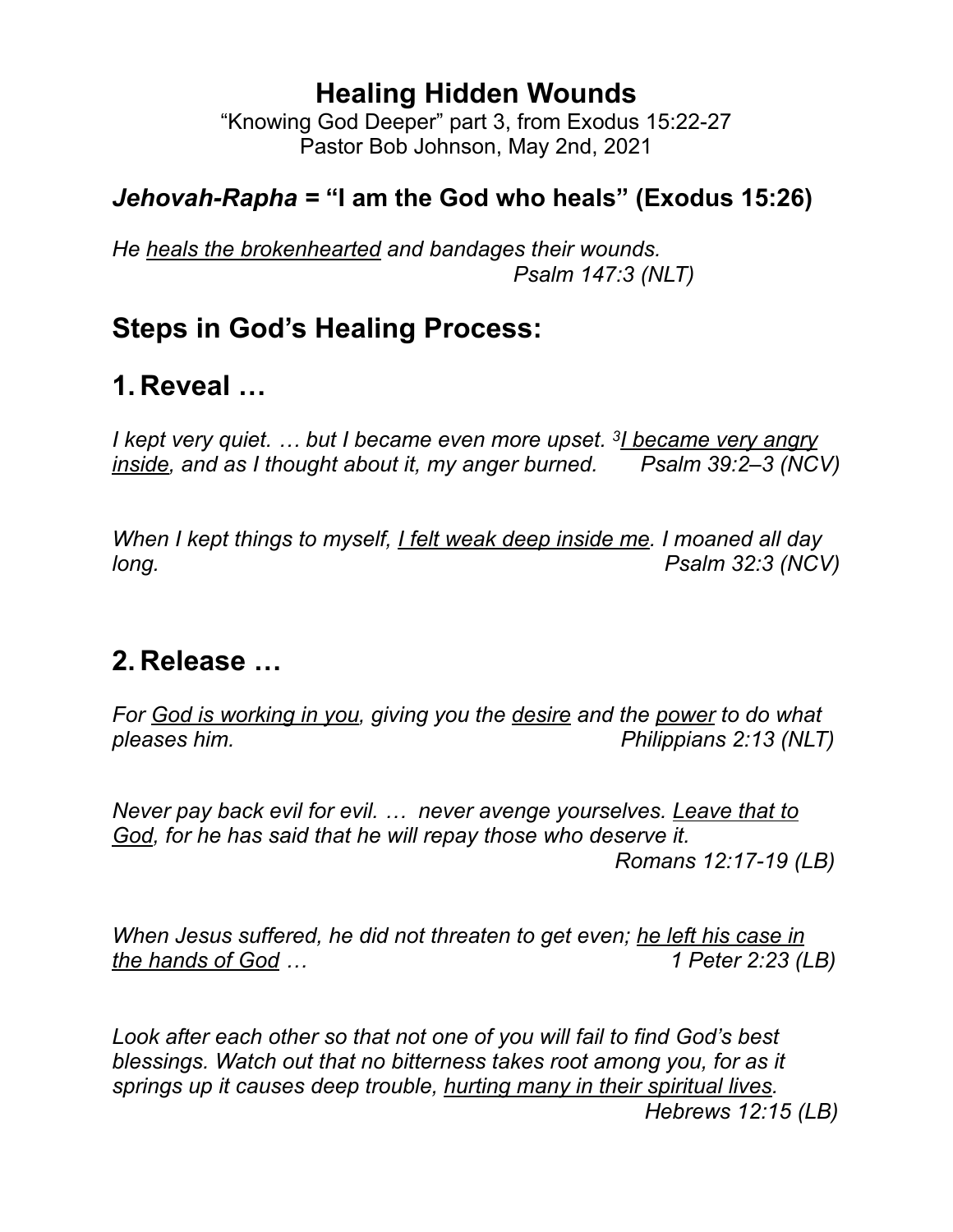# **3. Replace …**

*Don't copy the behavior and customs of this world, but let God transform you into a new person by changing the way you think. Then you will learn to know God's will for you, which is good and pleasing and perfect. Romans 12:2 (NLT)*

*Through what Christ would do for us; he decided then to make us holy in his eyes, without a single fault—we who stand before him covered with his love. Ephesians 1:4 (LB)*

## **4. Refocus …**

*Put your heart right, Job. Reach out to God. … 15Then face the world again, firm and courageous. 16Then all your troubles will fade from your memory, like floods that are past and remembered no more. Job 11:13–16 (TEV)*

*Look straight ahead with honest confidence; don't hang your head in shame. Proverbs 4:25 (TEV)* 

# **5. Recognize …**

*He comforts us every time we have trouble, so when others have trouble, we can comfort them with the same comfort God gives us. 2 Corinthians 1:4 (NCV)*

*When someone becomes a Christian, he becomes a brand new person inside. He is not the same anymore. A new life has begun! 2 Corinthians 5:17 (LB)*

*But he was pierced for our transgressions; he was crushed for our iniquities; upon him was the chastisement that brought us peace, and with*  his wounds we are healed. In the set of the set of the set of the set of the set of the set of the set of the s

**For a free audio or video copy of this message go to GracePointSD.com and/or search Grace Point Church San Diego on your Podcast App**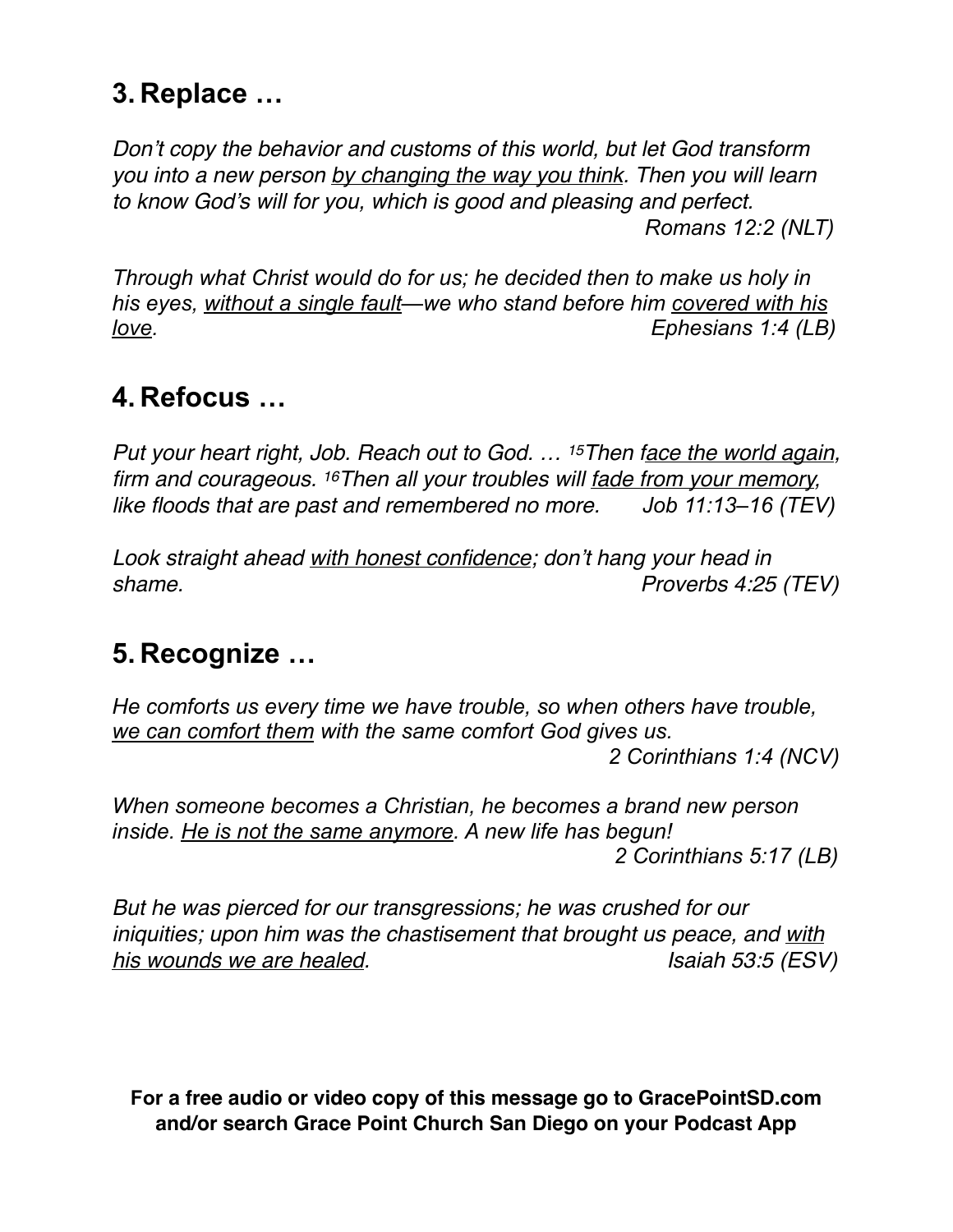### **This Week's GPC Discussion Guide:**

Welcome to the third week our 10 week study and discussion based on our current Sunday series at GPC called, "Knowing God Deeper".

Each week we will reflect on one of the names of God found in the Old Testament. Each of these names are windows into an aspect of God's character.

The more we understand God's character, the deeper we can know God personally, increase our trust in Him and experience His peace.

It is our prayer at GPC for our Sundays and small groups to provide the encouragement we all need to support each other as we desire to grow closer to God and build friendships in the coming weeks.

Each week, we will be using the same set of questions as we focus in on the ten different names of God that will be the focus of this series.

### **Getting Started …**

In the last seven days or so, what has encouraged you (big or small) that we can rejoice with you over? … and / or … what has challenged you, stretched you, possibly brought some discouragement your way (big or small) … that we can offer our support and prayers for each other?

#### **Quick Review …**

Let's reflect on this week's name of God, "Jehovah-Rapha" which means "I am the God who heals."

From Exodus 15:22-27 and what was shared on Sunday, was there anything you heard for the first time or that caught your attention, challenged you, encouraged you, or stretched your thinking?